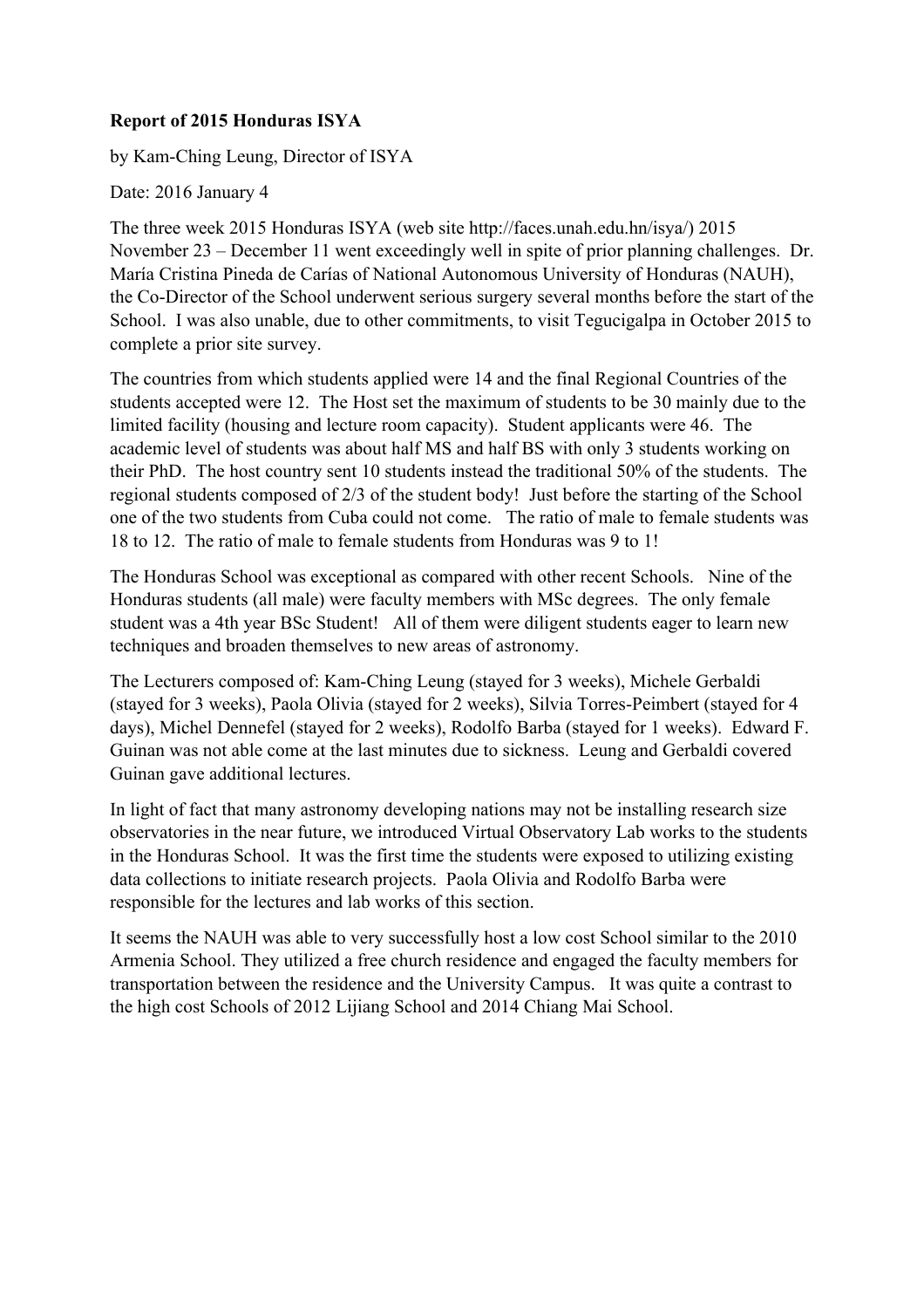

**Participants of the 37th International School for Young Astronomers in Honduras**

The schedule for the 37<sup>th</sup> ISYA:

http://faces.unah.edu.hn/astro/docs/isya/schedule\_isya\_2015.pdf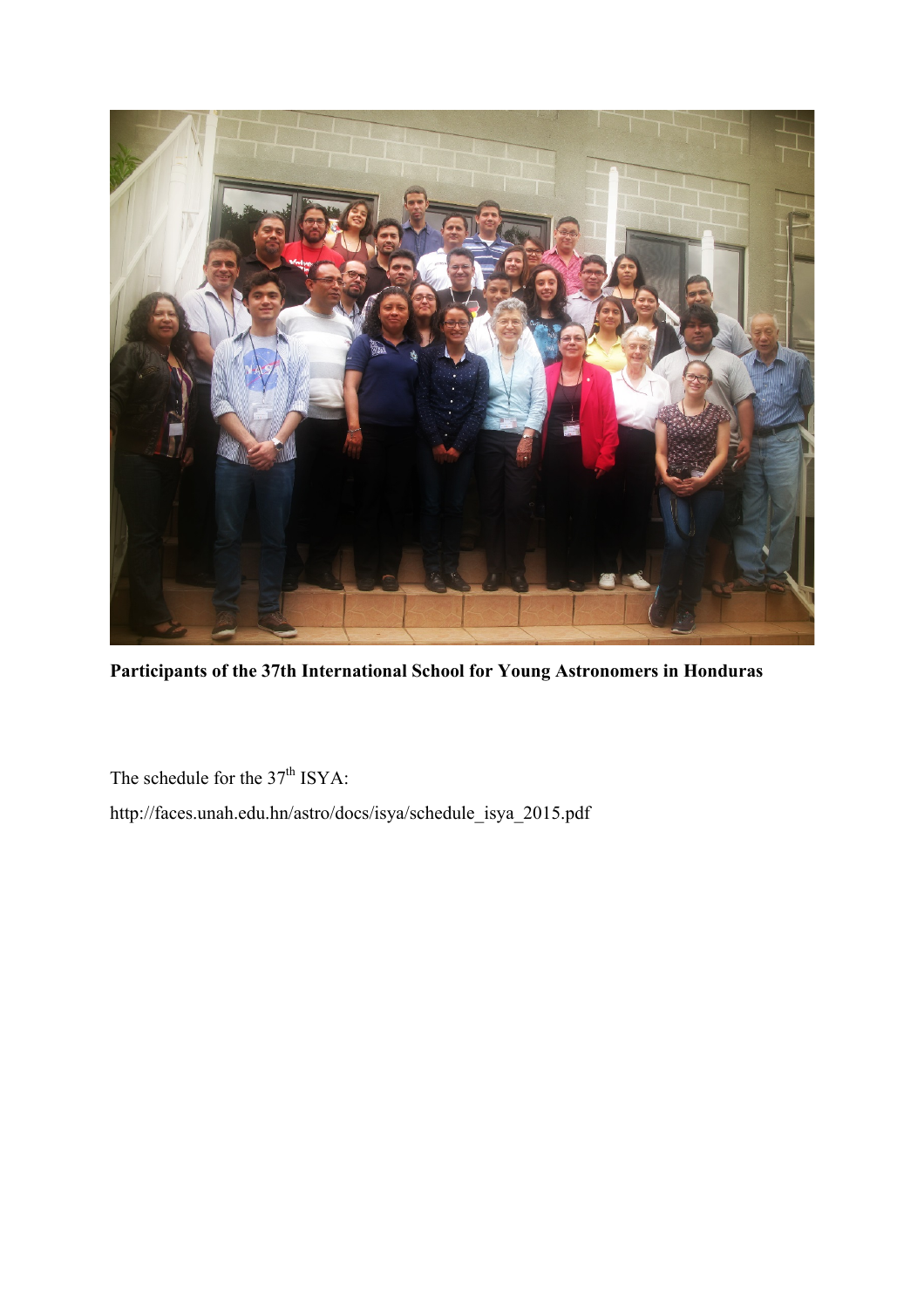## **37th International School for Young Astronomers November 22 - December 11**

**HONDURAS**

**Arrival to Tegucigalpa:** Sunday, November 22

| Week-1         |                                                                                                                                                                                  |                                                                                                                                                        |                                                                                                                                                    |                                                                                                                              |                                                                                                                                                       |                                           |           |
|----------------|----------------------------------------------------------------------------------------------------------------------------------------------------------------------------------|--------------------------------------------------------------------------------------------------------------------------------------------------------|----------------------------------------------------------------------------------------------------------------------------------------------------|------------------------------------------------------------------------------------------------------------------------------|-------------------------------------------------------------------------------------------------------------------------------------------------------|-------------------------------------------|-----------|
| Hour           | Monday 23                                                                                                                                                                        | Tuesday 24                                                                                                                                             | <b>Wednesday 25</b>                                                                                                                                | Thursday 26                                                                                                                  | Friday 27                                                                                                                                             | Saturday 28                               | Sunday 29 |
| $8:30 - 10:00$ | <b>Opening</b><br>(MCPC)<br>Welcome                                                                                                                                              | <b>LECTURE</b><br>(MG 2)<br><b>Stellar</b><br>Fundamental<br><b>Parameters: their</b><br>determination in<br>the light of the<br>Gaia space<br>mission | <b>LECTURE</b><br>(Paola 2)<br><b>Kinematics and</b><br>stellar<br>populations of<br>galaxies                                                      | <b>LECTURE</b><br>(Silvia 1)<br>Interstellar matter<br>- different phases<br>and observations                                | <b>LECTURE</b><br>(Ed 3)<br><b>Exoplanets --</b><br>finding them and<br>searching for<br>evidence of life<br>(Astrobiology /<br><b>Extremophiles)</b> | <b>Trip to Valle de</b><br><b>Angeles</b> |           |
| 10:00 - 10:30  | Recess                                                                                                                                                                           | Recess                                                                                                                                                 | Recess                                                                                                                                             | Recess                                                                                                                       | Recess                                                                                                                                                |                                           |           |
| 10:30 - 12:00  | <b>LECTURE</b><br>(Kam 1)<br><b>Binary Stars</b><br><b>Research impact</b><br>on Cosmology                                                                                       | <b>LECTURE</b><br>(Kam 2)<br><b>Emission-Lines</b><br>Stars 1                                                                                          | <b>LECTURE</b><br>$(\text{Ed } 1)$<br>Sun in Time--<br><b>Magnetic</b><br><b>Evolution of the</b><br>Sun and effects<br>on solar-system<br>planets | <b>LECTURE</b><br>(Ed 2)<br>Solar<br>dynamos/flares<br>and superflares<br>and effects on<br>Earth                            | <b>STUDENT TALKS</b><br>$\mathbf{1}$<br>(students)                                                                                                    |                                           | Free      |
| 12:00 - 14:00  | Transfer to University Campus and Lunch                                                                                                                                          |                                                                                                                                                        |                                                                                                                                                    |                                                                                                                              |                                                                                                                                                       |                                           |           |
| 14:00 - 15:30  | <b>LECTURE</b><br>(MG 1)<br><b>Stellar</b><br>Fundamental<br>Parameters:<br>their<br>determination in<br>the light of the<br>Gaia space<br>mission                               | <b>LECTURE</b><br>(Paola 1)<br><b>Galaxy Formation</b><br>and evolution in a<br>nutshell                                                               | <b>LECTURE</b><br>(Ed)<br>"To give a talk"                                                                                                         | <b>Discussion</b><br>"Interplanetary<br>and<br><b>Interestellar</b><br>travel,<br><b>Mars</b><br>colonization<br>and beyond" | <b>PUBLIC TALK</b><br>(Silvia Torres)<br>La vida y la<br>muerte de las<br>estrellas y su<br>huella en la<br>historia de la<br>Galaxia                 |                                           |           |
| 15:30 - 16:00  | Recess                                                                                                                                                                           | Recess                                                                                                                                                 | Recess                                                                                                                                             | <b>Recess</b>                                                                                                                | Recess                                                                                                                                                |                                           |           |
| 16:00 -18:00   | 1) Presentation of<br>the School<br>$(Kam)$ ;<br>2) Practical<br>information<br>(MJQ).<br>3) Students intro<br>themselves.<br>4) Presentation of<br>the Labs activities<br>(MG). | <b>LECTURE</b><br>(MG)<br>"Basics of<br>Observational<br>astronomy"                                                                                    | LAB<br>Set up of the Lab<br>activities (MG);<br>Lab 1                                                                                              | <b>Discussion</b><br>(Ed., MCPC)                                                                                             | LAB<br>(MG)<br>Lab <sub>2</sub>                                                                                                                       |                                           |           |
| 18:00 - 18:30  | Transfer to Student's Residence                                                                                                                                                  |                                                                                                                                                        |                                                                                                                                                    |                                                                                                                              |                                                                                                                                                       |                                           |           |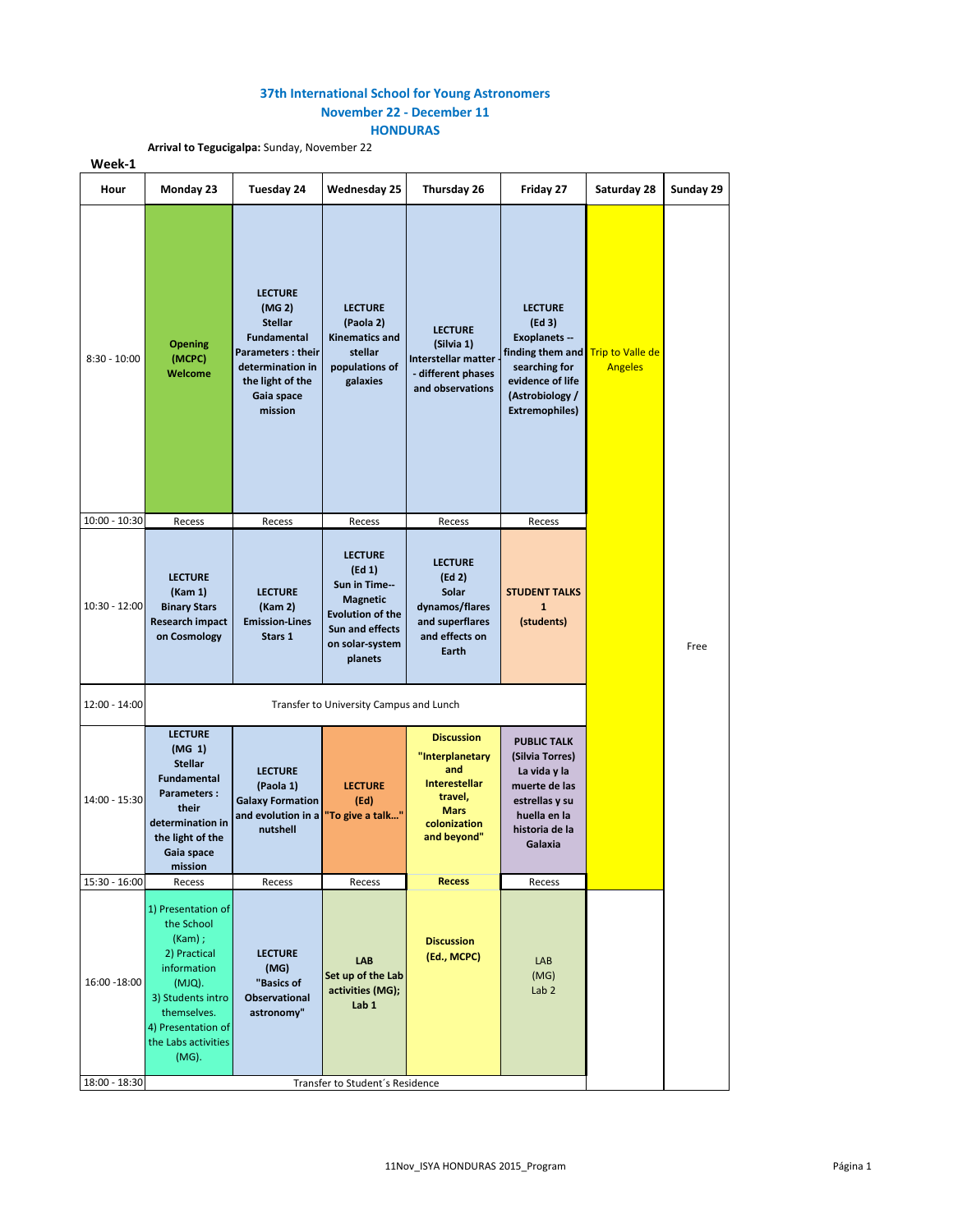## **37th International School for Young Astronomers November 22 - December 11 HONDURAS**

| Week-2          |                                                                                                                           |                                                                                |                                                                                                                             |                                                                                                                              |                                             |                                                             |                    |  |  |  |  |  |  |  |  |  |  |  |  |  |  |  |  |                                                                                               |  |
|-----------------|---------------------------------------------------------------------------------------------------------------------------|--------------------------------------------------------------------------------|-----------------------------------------------------------------------------------------------------------------------------|------------------------------------------------------------------------------------------------------------------------------|---------------------------------------------|-------------------------------------------------------------|--------------------|--|--|--|--|--|--|--|--|--|--|--|--|--|--|--|--|-----------------------------------------------------------------------------------------------|--|
| Hour            | Monday <sub>30</sub>                                                                                                      | Tuesday 1                                                                      | <b>Wednesday 2</b>                                                                                                          | Thursday 3                                                                                                                   | Friday 4                                    | Saturday 5                                                  | Sunday 6           |  |  |  |  |  |  |  |  |  |  |  |  |  |  |  |  |                                                                                               |  |
| $8:30 - 10:00$  | <b>POSTER</b><br><b>PRESENTATIONS</b><br>by the students<br>having chosen<br>that way of<br>presentation.<br>$\mathbf{1}$ | <b>LECTURE</b><br>(Paola 3)<br><b>Virtual</b><br>observatory:<br>current tools | <b>LECTURE</b><br>(MG)<br>Gaia Space<br><b>Mission</b>                                                                      | <b>LECTURE</b><br>(MD <sub>2</sub> )<br>The "variable sky"<br>astrophysics, and<br>the need of<br>spectroscopic<br>follow-up |                                             |                                                             |                    |  |  |  |  |  |  |  |  |  |  |  |  |  |  |  |  | <b>LECTURE</b><br>(VV)<br><b>The Stelae of</b><br>the<br><b>Archaeological</b><br><b>Park</b> |  |
| $10:00 - 10:30$ | Recess                                                                                                                    | Recess                                                                         | Recess                                                                                                                      | Recess                                                                                                                       |                                             |                                                             |                    |  |  |  |  |  |  |  |  |  |  |  |  |  |  |  |  |                                                                                               |  |
| 10:30 - 12:00   | <b>LECTURE</b><br>(Kam 3)<br><b>Emission-line</b><br>Stars (2)                                                            | <b>LECTURE</b><br>(Kam 4)<br><b>Eclipsing Binary</b><br><b>Systems</b>         | <b>LECTURE</b><br>(MD. 1)<br><b>Modern</b><br>detectors                                                                     | <b>LECTURE</b><br>(MD)<br><b>Writing a proposal</b><br>some student talks                                                    |                                             |                                                             |                    |  |  |  |  |  |  |  |  |  |  |  |  |  |  |  |  |                                                                                               |  |
| 12:00 - 14:00   | Transfer to University Campus and Lunch                                                                                   |                                                                                |                                                                                                                             | <b>Trip from</b><br><b>Tegucigalpa to</b>                                                                                    | <b>Guided Visit to</b><br>the Ruins<br>(MI) | <b>Trip from</b><br><b>Copan Ruins</b><br>to                |                    |  |  |  |  |  |  |  |  |  |  |  |  |  |  |  |  |                                                                                               |  |
| 14:00 - 15:30   | <b>LAB</b><br>(MG)<br>$$ Lab $2$                                                                                          | <b>LAB</b><br>(MG)<br>Lab <sub>4</sub>                                         | <b>STUDENT TALKS</b><br>$\overline{2}$<br>(students)                                                                        | <b>LECTURE</b><br>(Paola 3)<br><b>Virtual</b><br><b>Observatories:</b><br>current tools and<br>Lab.                          | <b>Copan Ruins</b>                          |                                                             | <b>Tegucigalpa</b> |  |  |  |  |  |  |  |  |  |  |  |  |  |  |  |  |                                                                                               |  |
| 15:30 - 16:00   |                                                                                                                           | Recess                                                                         | Recess                                                                                                                      | Recess                                                                                                                       |                                             |                                                             |                    |  |  |  |  |  |  |  |  |  |  |  |  |  |  |  |  |                                                                                               |  |
| 16:00 -18:00    | <b>LAB</b><br>(MG)<br>Lab <sub>3</sub>                                                                                    | <b>LAB</b><br>(Paola)                                                          | <b>POSTER</b><br><b>PRESENTATIONS</b><br>by the students<br>having chosen<br>that way of<br>presentation.<br>$\overline{2}$ | <b>LAB</b><br>(MG)<br>Remote<br>observations open<br>cluster/data base<br>of open cluster                                    |                                             | <b>Guided Visit to</b><br>the Town<br><b>Museum</b><br>(Ml) |                    |  |  |  |  |  |  |  |  |  |  |  |  |  |  |  |  |                                                                                               |  |
| 18:00 - 18:30   | Transfer to Student's Residence                                                                                           |                                                                                |                                                                                                                             |                                                                                                                              |                                             |                                                             |                    |  |  |  |  |  |  |  |  |  |  |  |  |  |  |  |  |                                                                                               |  |